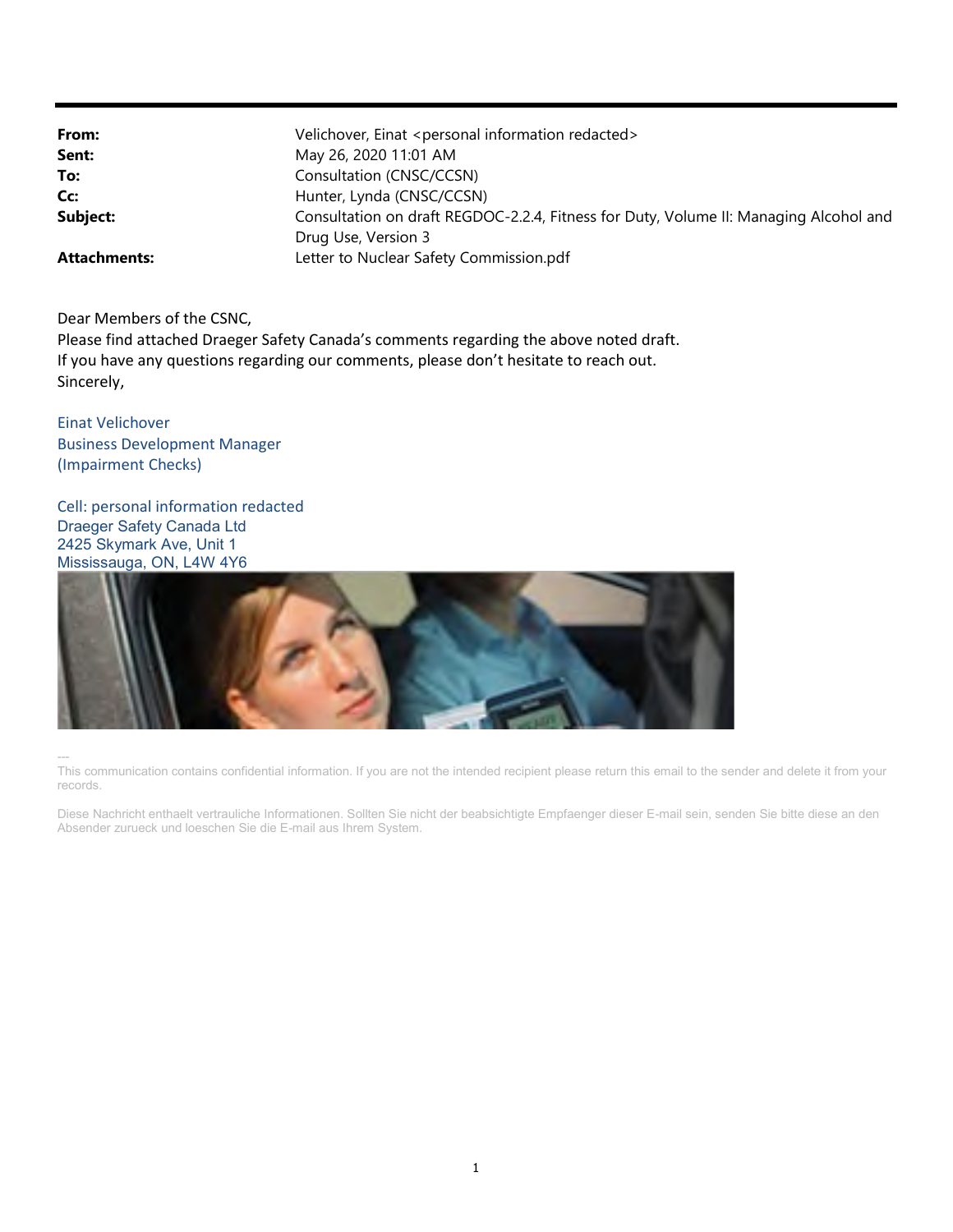

#### **VIA E-MAIL**

[personal information redacted] Draeger Safety Canada Ltd Einat Velichover **From:**

#### **Attention: Lynda Hunter**

Ottawa, ON, Canada K1P 5S9 280 Slater Street P.O. Box 1046, Station B Canadian Nuclear Safety Commission Senior Human Factors Specialist

# **Re: Public Commentary related to REGDOC 2.2.4,** *Fitness for Duty, Volume II: Managing Alcohol and Drug Use*

Dear Ms. Hunter:

The purpose of this letter is to comment on REGDOC-2.2.4, version 3, which establishes requirements and guidance for managing worker fitness for duty with respect to alcohol and drug use, intended for high-security Canadian nuclear facilities.

#### **General: Oral Fluid Testing**

In meeting these requirements, it is now given in version 3 of REGDOC-2.2.4. that licensees may choose to use either urine drug testing or oral fluid drug testing, or a combination of both. The fact that licensees will be allowed to collect and test an oral fluid specimen as part of their drug testing programs is highly appreciated. The interest of more and more employers has shifted from urine testing alone towards a combination of different specimens to help maximize drug screening program efficiencies and return on investment. Each specimen offers particular strengths and weaknesses, and the use of multiple specimens in testing programs can complement each other.

Oral fluid is popular due to its easy, rapid collection, its non-invasiveness compared to urine or blood, the convenience of collecting a specimen anywhere, anytime, and the difficulty of adulteration. The main advantage of oral fluid, with its tighter window of detection, is that it gives an almost immediate result that would show a person's peak levels of intoxication at the time of the test on the job, since the presence of a parent drug can assist in the determination of an individual being 'under the influence' of a drug. It's a faster approach for more timely results.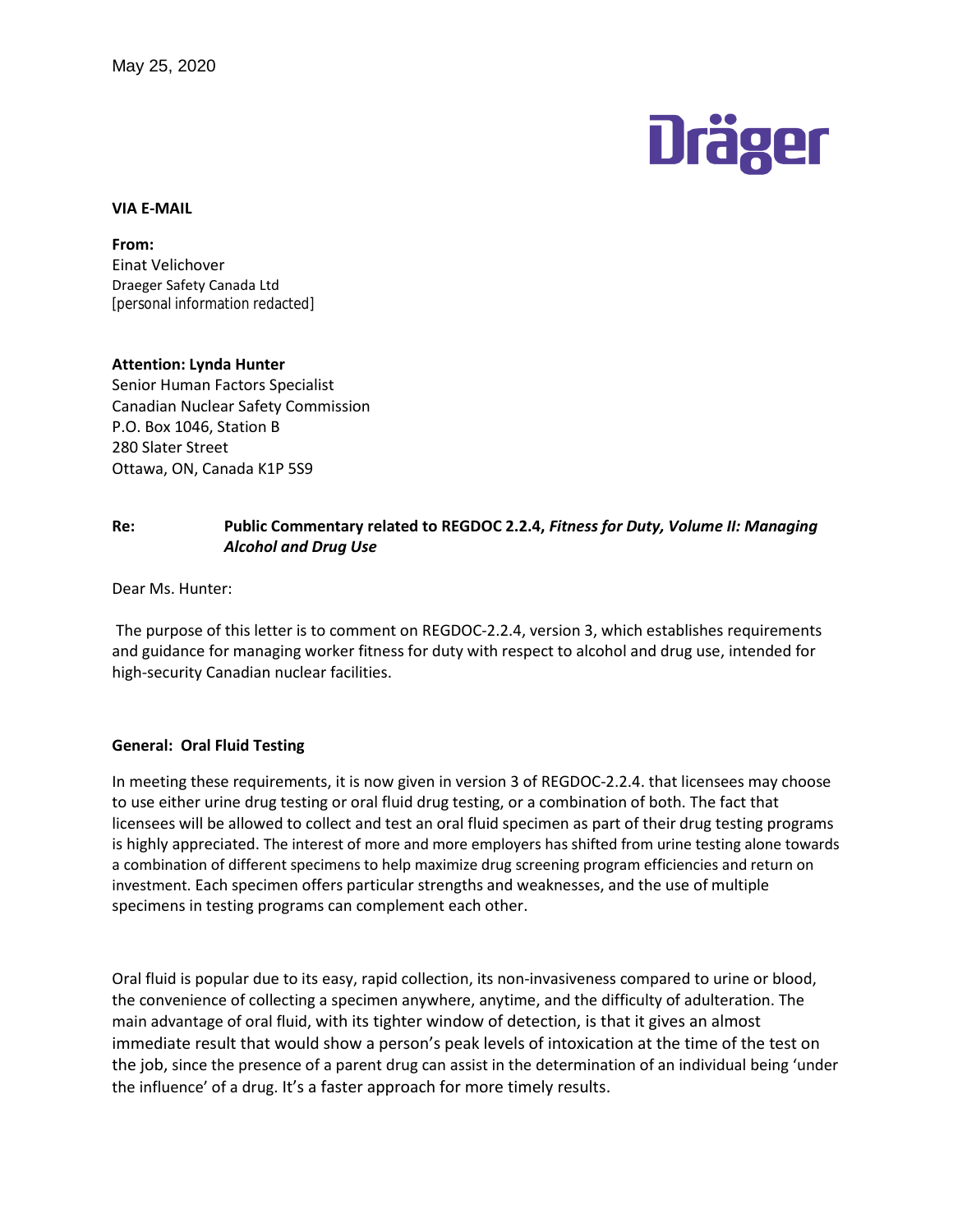Developments in technology now allow immunoassay screening of oral fluid samples to be carried out onsite. Tests are commercially available, mobile and easy to use and, used on-site, can ensure sample collection without delay. The Dräger DrugTest 5000, is an oral fluid device developed by Dräger. It has been used globally for over a decade by law enforcement and workplace applications. The device is also approved by Canadian Society of Forensic Science and the Attorney General for use in criminal charges by law enforcement. Although the approval only includes THC and Cocaine, additional drugs can be monitored on the same hardware if desired by the Canadian legal system. Workplace customers using the Draeger DrugTest 5000 device can choose from 7 different drugs using the test panels for workplace applications.

#### **Oral Fluid Immunoassay Screening**

In the following text passages, the associated cut-off values to the oral fluid analysis drug panel given in Chapter B.5, Table B5, will be commented on in more detail. It must be mentioned that drugs present in oral fluid are often the parent drug rather than a metabolite and tests kits reflect those differences. Therefore, the oral fluid analysis panel and the associated cutoff values should be chosen accordingly.

# Oral fluid drug testing panel: Cannabinoids

Setting the cut-off value for Cannabinoids at 5ng/mL – which is basically THC – seems to be a good decision. The detection time for THC in oral fluid is shorter than the detection time for the metabolite THC acid in urine; consequently, a lower initial test cutoff concentration enhances detection rates of marijuana use. Lower cutoff concentrations will increase the number of specimens that are identified as containing THC and, thereby, will increase the deterrent effect of the program and improve identification of employees using this substance.

# Oral fluid drug testing panel: Cocaine metabolite (benzoylecgonine)

In table B.5 it seems that the cut-off value of 20 ng/mL is associated only with the primary inactive cocaine metabolite Benzoylecgonine (BE) and not with cocaine itself.

It is strongly to be recommended also to include cocaine. The inclusion of both cocaine and benzoylecgonine as test analytes will increase the number of specimens that are identified as containing these cocaine analytes and, thereby, will increase the deterrent effect of the program and improve identification of employees using this drug.

Consequently, the cut-off value of 20 ng/mL should be associated to cocaine and/or the cocaine metabolite (benzoylecgonine).

#### Oral fluid drug testing panel: Methadone metabolite (EDDP)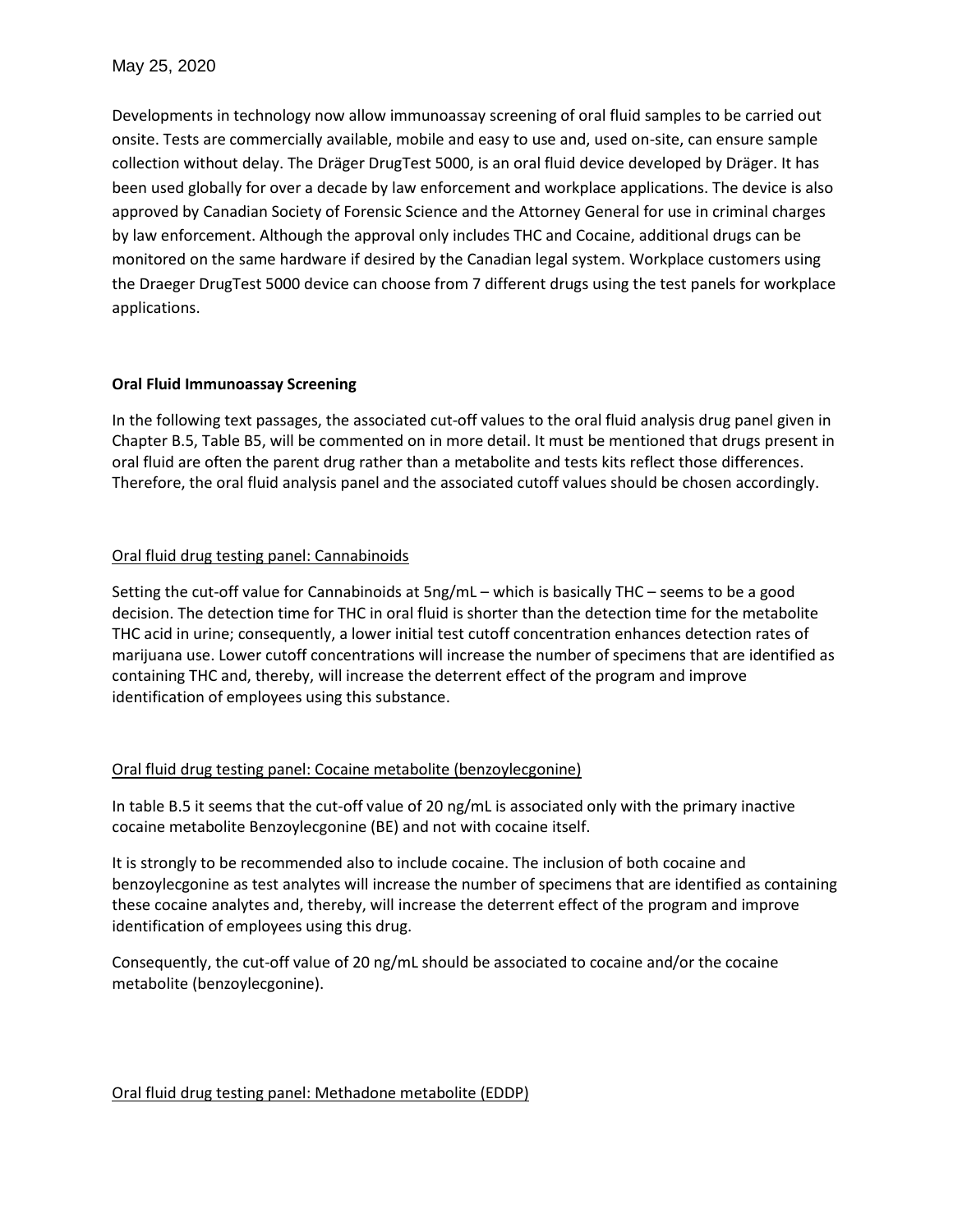In table B.5 it seems that the cut-off value of 20 ng/mL is associated only with the methadone metabolite EDDP and not with methadone itself.

It is strongly to be recommended also to include methadone. Research has shown that EDDP cannot be observed in all oral fluid specimens being positive for methadone (Gray et al, 2011). Therefore, focusing on the detection of EDDP in oral fluid might lead to negative results although the drug itself, methadone, would be detectable in the sample.

Consequently, the cut-off value of 20 ng/mL should be associated to methadone and/or the methadone metabolite EDDP.

#### Oral fluid drug testing panel: Amphetamines

In table B.5 it seems that the cut-off value of 50 ng/mL is associated to "Amphetamines", including amphetamine and methamphetamine. It is important to consider that Amphetamine and methamphetamine are chiral molecules, so both molecules do exist in two different versions, the dversion and the l-version, which have different chemical properties. In both cases the d-version (=denantiomer) has greater biological activity than the l-enantiomer. For that reason, it is to be recommended to specify in table B.5 that the drug panel includes d-amphetamine and dmethamphetamine, with associated cut-off values of 50 ng/mL.

#### Oral fluid drug testing panel: Benzodiazepines

In table B.5 it seems that the cut-off value of 10 ng/mL is associated to either a single unspecified drug of the benzodiazepine family, or to a sum of two or more benzodiazepines.

If the cut-off value is associated to one drug of the Benzodiazepine family, it would be recommended to specify that drug in the same way as it was done in table B.5 for the opiates.

The specified benzodiazepine could be diazepam as one of the most commonly prescribed drugs, associated to a cut-off value of 10 ng/mL or 15 ng/mL.

#### **Oral Fluid GC-MS and LC-MS/MS confirmation**

#### Oral fluid drug testing panel: Benzodiazepines

In table B.6 it seems that the cut-off value of 3 ng/mL is associated to either a single unspecified drug of the benzodiazepine family, or to a sum of two or more benzodiazepines.

It would be recommended to specify the benzodiazepines, in the same way as it was done in table B.6 for the opiates.

Such a specification of the Benzodiazepines was already made for the urine LC-MS/MS confirmation analysis, see table B.3.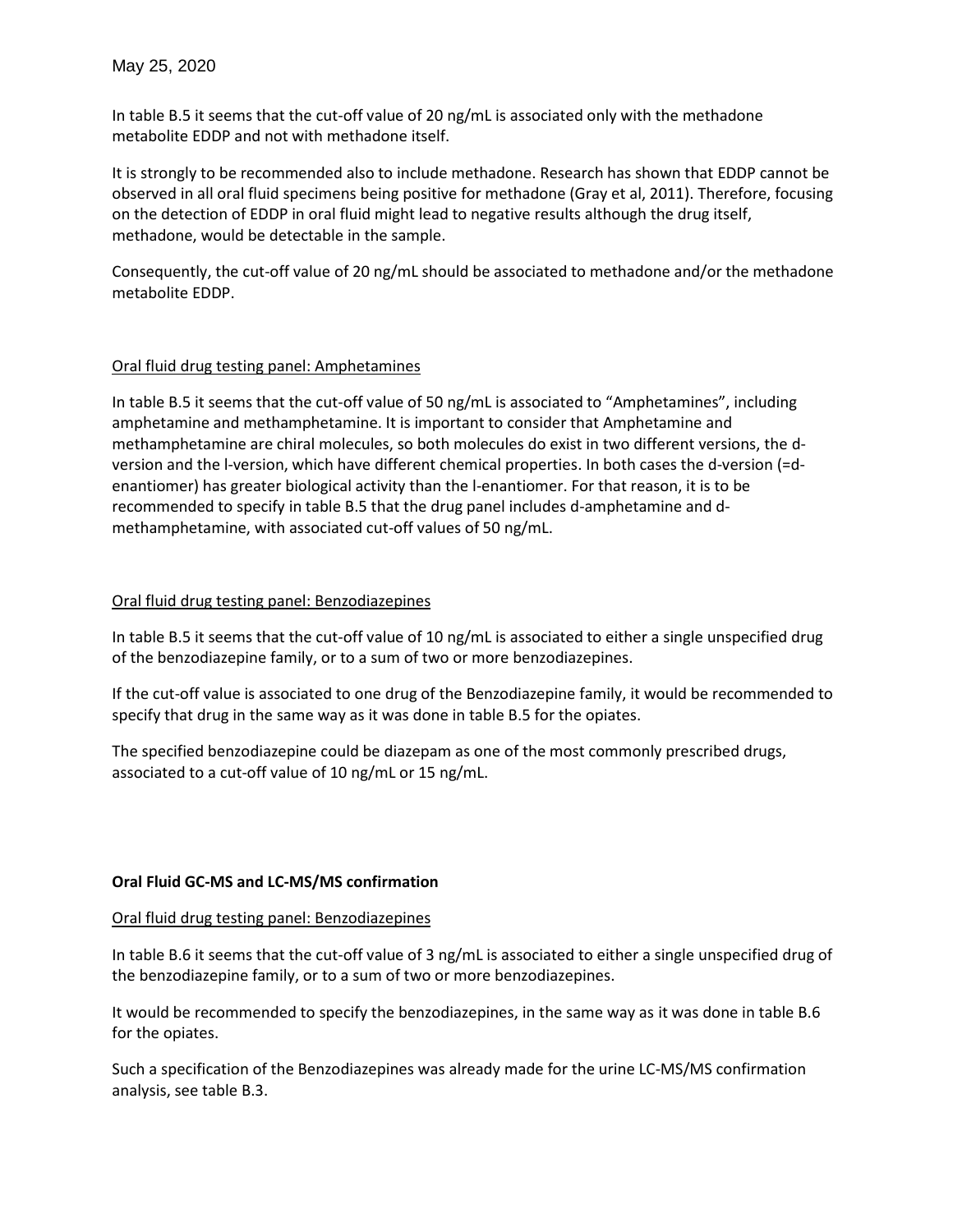May 25, 2020

If the commission has any questions for us or has any interest in further discussing the above comments, we welcome hearing from you.

Sincerely,

1. Seinmager

# **Dräger. Technology for Life**

Dräger is an international leader in the fields of medical and safety technology. The family-owned company was founded in Lübeck, Germany, in 1889. Over the past five generations, Dräger has evolved into a publicly traded, worldwide group. The company's long-term success is based on the four key strengths of its value-driven culture: customer intimacy, professional employees, continuous innovation and a commitment to outstanding quality.

"Technology for Life" is the guiding philosophy. Whether in the operating room, in intensive care or emergency response services, Dräger products protect, support and save lives. Draeger Safety Canada and Draeger Medical Canada have operated in Ontario for over 30 years. Draeger currently supports workplace and law enforcement with diagnostic equipment nationally.

Draeger Safety division: Emergency response services, law and regulatory enforcement and industries such as mining, manufacturing, water treatment and power generation, where there are many safetysensitive positions, trust in Dräger's integrated hazard management, in particular for personal protection and plant safety. This includes: respiratory protection equipment, fire training facilities, stationary and portable gas detection systems, professional diving equipment, as well as alcohol and drug detection technology.

Dräger also offers its customers extensive services and develops customized solutions, training concepts, and workshops.